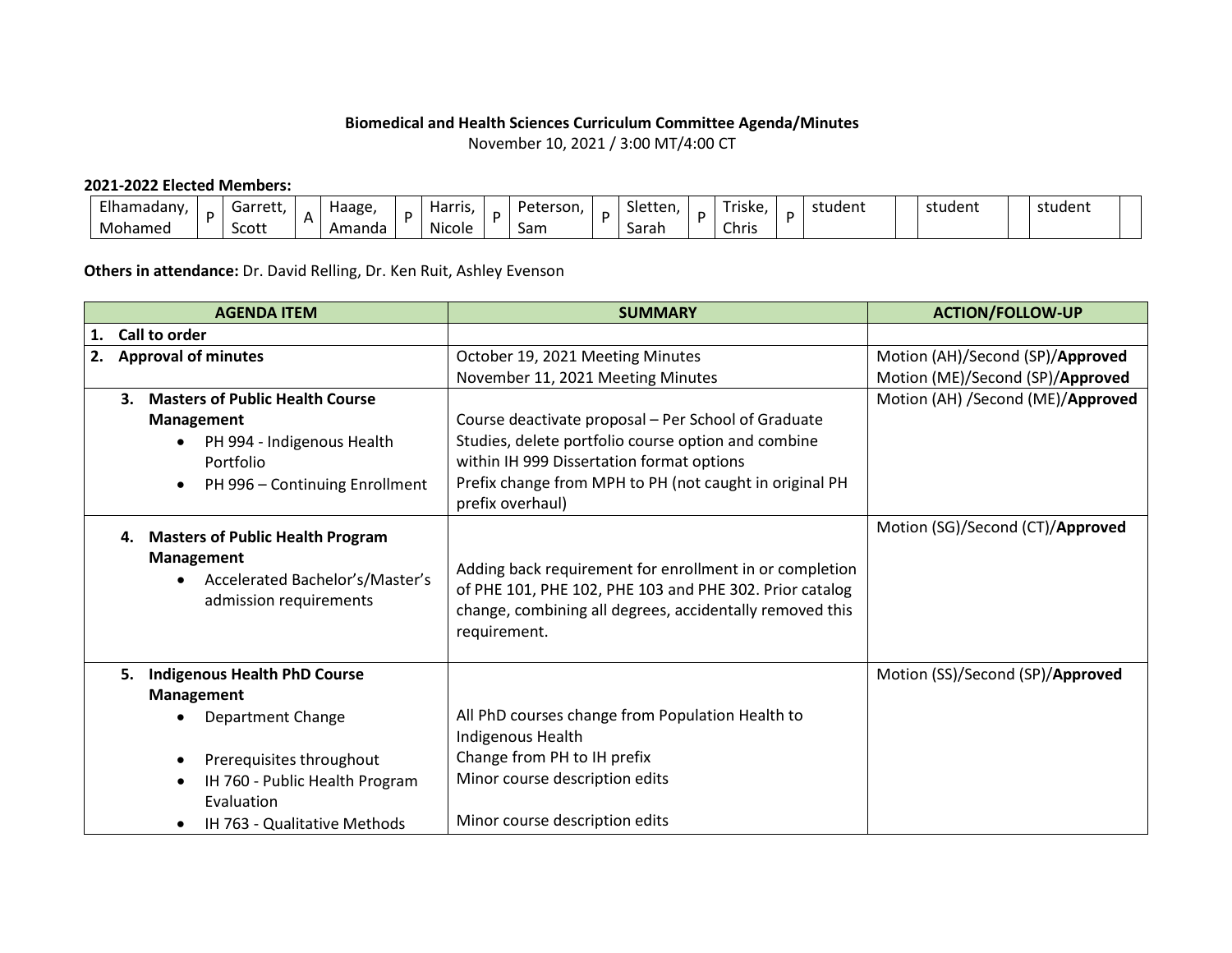| IH 766 - CBPR & Tribally-Driven<br>$\bullet$<br><b>Research Frameworks</b> |                                                            |                                      |
|----------------------------------------------------------------------------|------------------------------------------------------------|--------------------------------------|
| IH 790 - Special Topics in                                                 | New course proposal - Special Topics option for courses    |                                      |
| Indigenous Health                                                          | not offered on regular basis                               |                                      |
| IH 996 - Continuing Enrollment                                             | New course proposal - Continuing enrollment credits        |                                      |
|                                                                            | allowing student to remain active                          |                                      |
| IH 997 - Independent Study                                                 | New course proposal - Independent study allowing           |                                      |
|                                                                            | student to investigate topics of interest to them with     |                                      |
|                                                                            | guidance of faculty member                                 |                                      |
| IH 999 - Dissertation                                                      | Change to variable credit Specify terms offered            |                                      |
|                                                                            | Combination of academic track and applied track with       |                                      |
|                                                                            | removal of portfolio as course option                      |                                      |
|                                                                            | Delete program description as did not appear on Program    | Motion (SS)/Second (SP)/Approved     |
| <b>Indigenous Health PhD Program</b><br>6.                                 | Finder                                                     |                                      |
| Management                                                                 | Addition of prerequisite coursework to be completed        |                                      |
| <b>Admission requirements</b>                                              | within past 5 years with grad of B or better               |                                      |
|                                                                            | Addition of clarification that letters of recommendations  |                                      |
|                                                                            | may not be submitted from close family and friends         |                                      |
|                                                                            | Additions of writing sample requirement                    |                                      |
|                                                                            | Change from public health to Indigenous health             |                                      |
|                                                                            | throughout                                                 |                                      |
|                                                                            | Clarifying language to Research Statement description      |                                      |
|                                                                            |                                                            |                                      |
|                                                                            | Per School of Graduate Studies, removal of PH 994          |                                      |
| Degree requirements                                                        | Portfolio. Dissertation now includes two format options-   |                                      |
|                                                                            | applied track or academic track                            |                                      |
|                                                                            | Applicants must have a cumulative undergraduate GPA of     | Hold for further clarification about |
| <b>BMB-MS:</b><br>7.                                                       | at least 3.0/4.0. Applicants with previous graduate        | <b>GRE</b> requirments               |
| <b>MS in Biomedical Sciences 193</b>                                       | education should have a cumulative GPA of 3.5/4.0 in their |                                      |
|                                                                            | graduate level course work. The Graduate Record            |                                      |
| MS in Biomedical Sciences 194                                              | Examination (GRE) is not required however good scores (>   |                                      |
|                                                                            | 50th percentile) can enhance the application.              |                                      |
| 8. Matters arising                                                         | Spring meeting schedule established: 3rd Tuesday of every  |                                      |
|                                                                            | month                                                      |                                      |